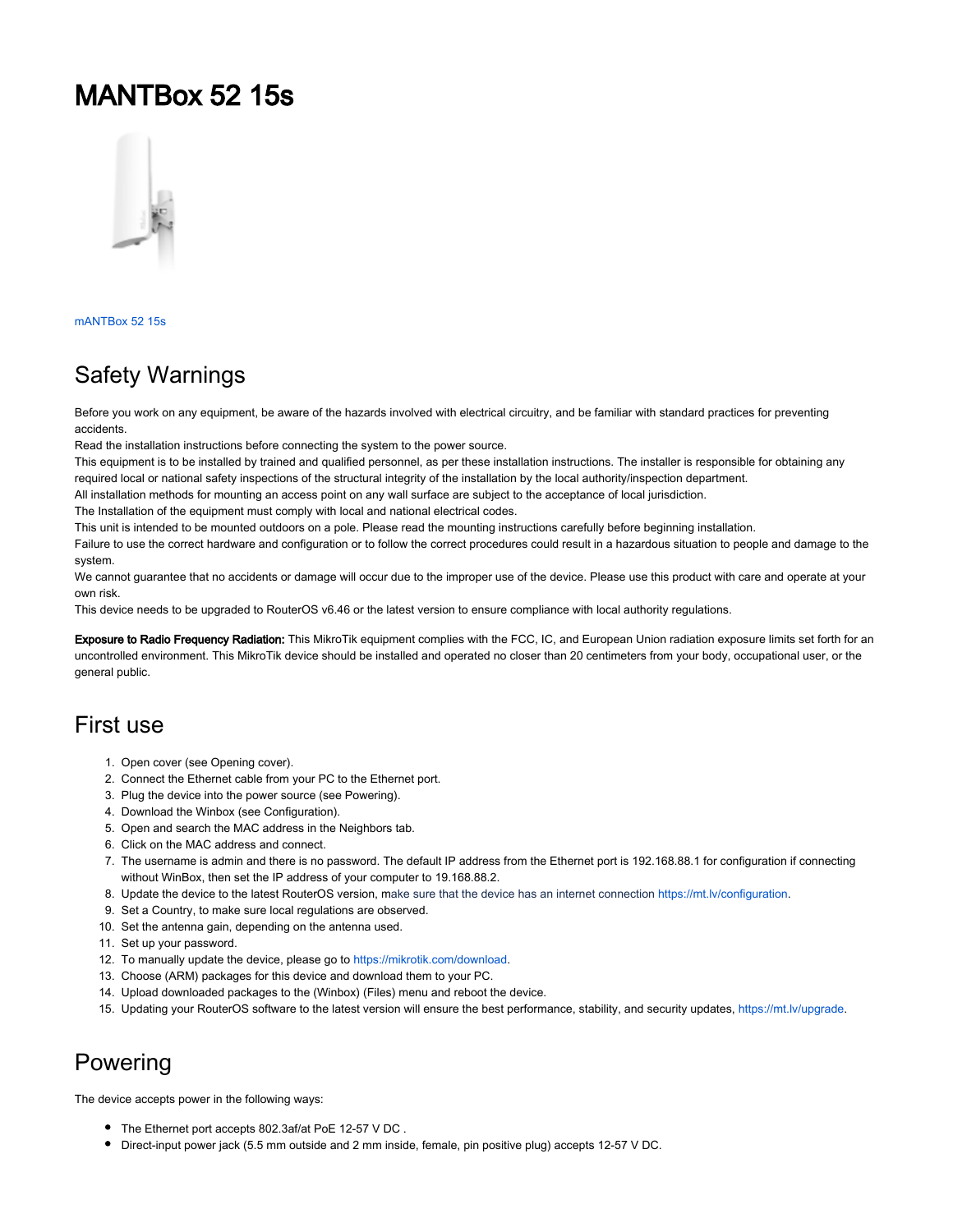The power consumption under maximum load can reach 21 W. Connecting to a PoE Adapter:

- 1. Connect the Ethernet cable from the device to the PoE+DATA port of the PoE adapter;
- 2. Connect an Ethernet cable from your local network (LAN) to the PoE adapter;
- 3. Connect the power cord to the adapter, and then plug the power cord into a power outlet.

### Mounting

The mANTbox comes with a QuickMount adapter that can be attached to a wall using the included screws, or attached to a pole, using the included metal mounting ring. The QuickMount allows the device to be adjusted horizontally and vertically.

1. Attach the quick mount to the back of the device.



2. Attach the device to the pole and secure it with a provided steel clamp. Clamping diameter 35 – 70 mm.



3. Please avoid connecting a loose Ethernet cable to the Ethernet port, secure the cable to a wall or the pole, so that the cable weight is not pulling the port. It is recommended to secure the Ethernet cable less than 2m from the device. This is to ensure that the cable doesn't damage the port by its weight, or doesn't fall out.

We recommend using Cat6 shielded cables.

Warning! This equipment should be installed and operated with a minimum distance of 25 cm between the device and your body. The operation of this equipment in the residential environment could cause radio interference.

### **Configuration**

We recommend clicking the "Check for updates" button and updating your RouterOS software to the latest version to ensure the best performance and stability. RouterOS includes many configuration options in addition to what is described in this document. We suggest visiting the RouterOS documentation page to get yourself accustomed to the possibilities: <https://mt.lv/help>.

In case an IP connection is not available, the Winbox tool [\(https://mt.lv/winbox\)](https://mt.lv/winbox) can be used to connect to the MAC address of the device from the LAN side (all access is blocked from the internet port by default).

First-time configuration [https://mt.lv/configuration;](https://mt.lv/configuration)

The device upgrade<https://mt.lv/upgrade>;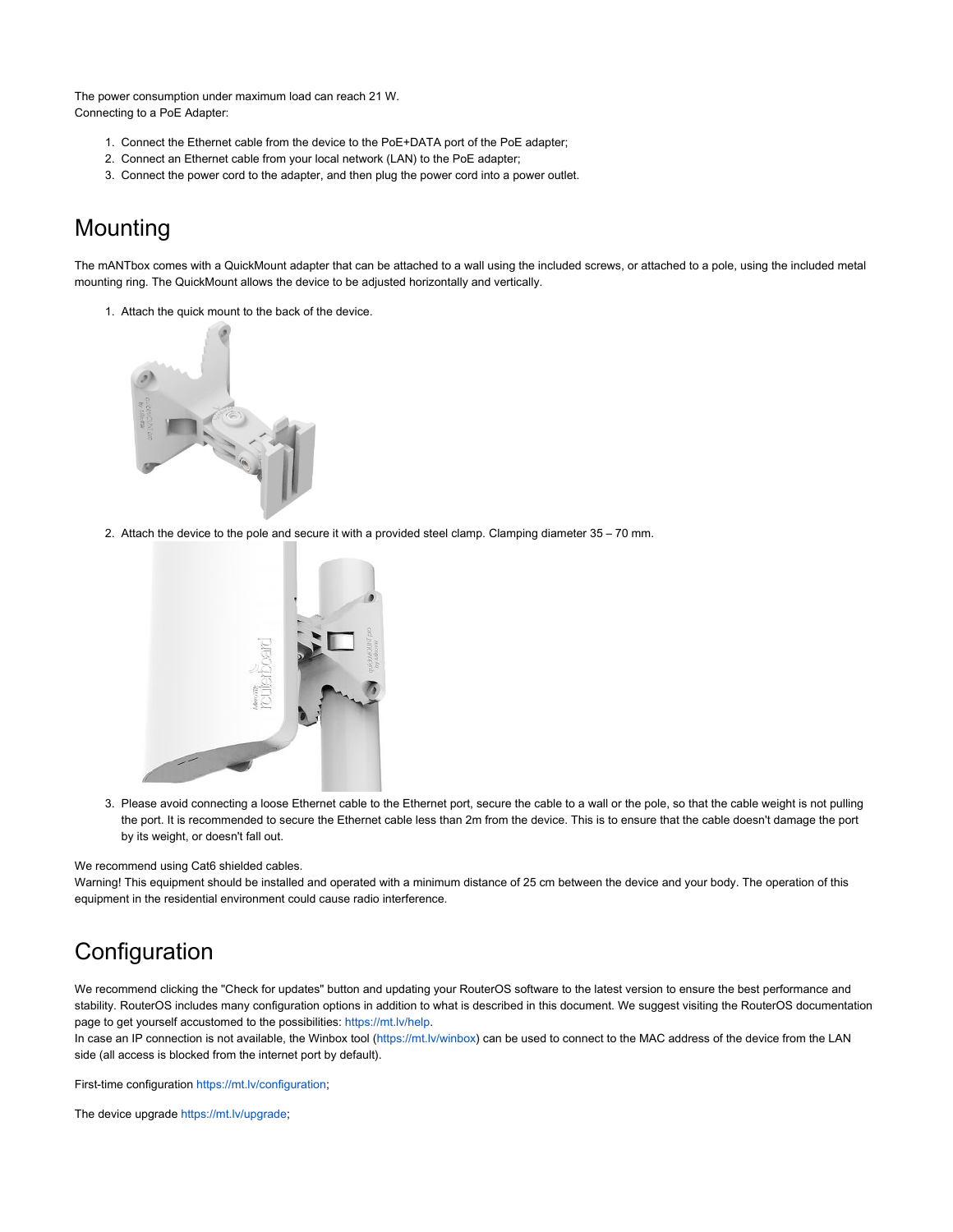### **Grounding**

The installation infrastructure (towers and masts), as well as the router itself, must be properly grounded. The device includes a grounding wire attachment screw behind the case door. Attach your grounding wire to the grounding screw, then attach the other end of the grounding wire to the grounded mast. This is to substantially reduce the risk of ESD and lightning damage.



The device includes a grounding connection (marked ).

### Opening cover

To open the cover, please turn the captive screw by hand anti-clockwise and lift it.



### Expansion Slots and Ports

- $\bullet$ Built-in wireless interface 5 GHz and 2.4 GHz.
- One SFP port for 1.25GBit modules, DDMI support.
- Gigabit Ethernet port, supporting automatic cross/straight cable correction (Auto MDI/X), so you can use either straight or crossover cable for connecting to other network devices.

### Buttons and Jumpers

The reset button has the following functions:

- Hold this button during boot time until LED light starts flashing, release the button to reset RouterOS configuration (total 5 seconds).
- Keep holding for 5 more seconds, LED turns solid, release now to turn on CAP mode. The device will now look for a CAPsMAN server (total 10 seconds).
- $\bullet$ Or Keep holding the button for 5 more seconds until LED turns off, then release it to make the RouterBOARD look for Netinstall servers (total 15 seconds).

Regardless of the above option used, the system will load the backup RouterBOOT loader if the button is pressed before power is applied to the device. Useful for RouterBOOT debugging and recovery.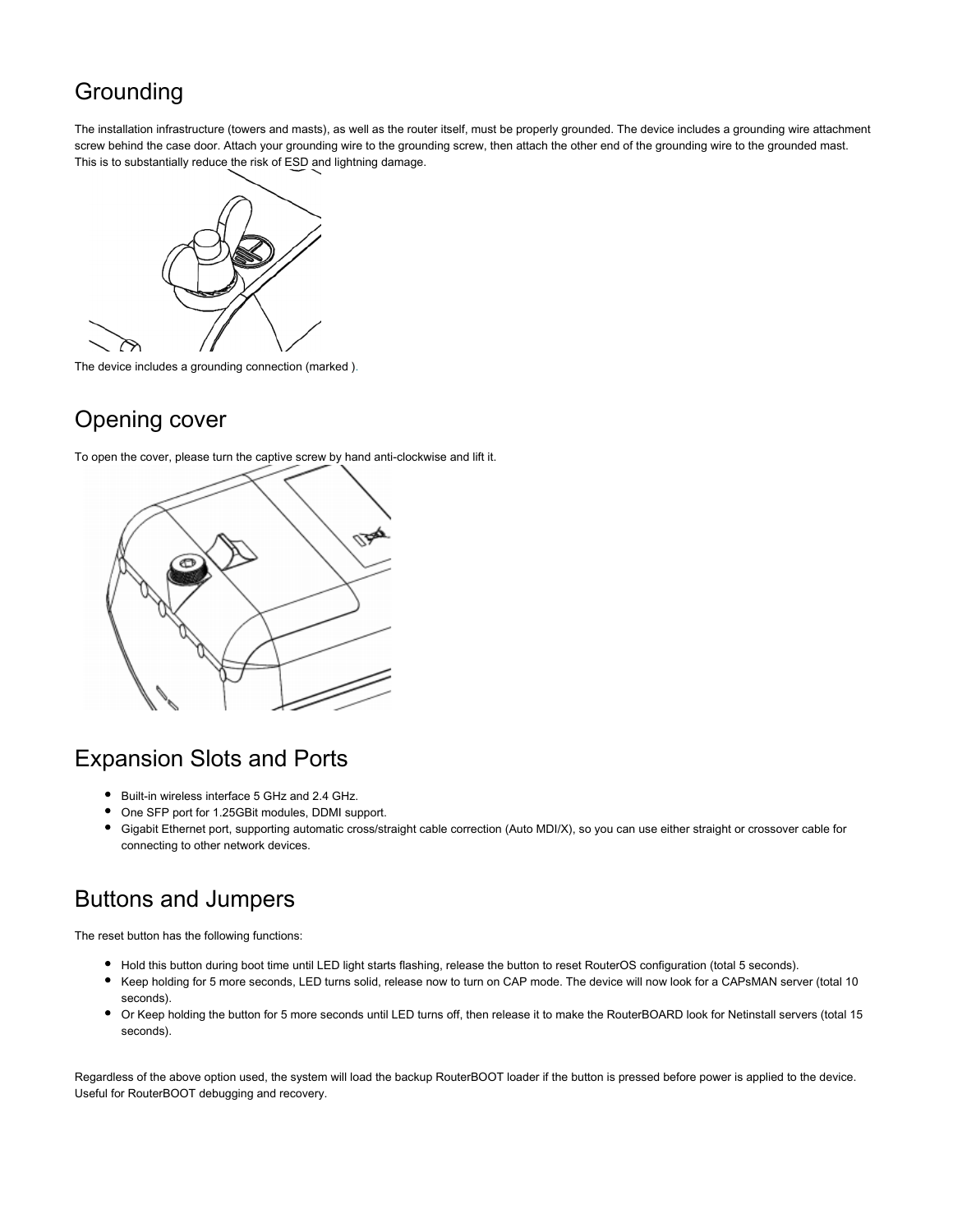### Accessories

The package includes the following accessories that come with the device:

- Switching Power Supply DC 24 V;
- Hose Clamp, 35-70 mm;
- Fastening set K-41;
- Gigabit POE injector cable with shielded connector;
- Mounting bracket.

Please visit wiki pages for the MikroTik SFP module compatibility table: [https://wiki.mikrotik.com/wiki/MikroTik\\_SFP\\_module\\_compatibility\\_table](https://wiki.mikrotik.com/wiki/MikroTik_SFP_module_compatibility_table)

### Operating system support

The device supports RouterOS software version 6.46. The specific factory-installed version number is indicated in the RouterOS menu /system resource. Other operating systems have not been tested.

To avoid pollution of the environment, please separate the device from household waste and dispose of it in a safe manner, such as in Δ designated waste disposal sites. Familiarize yourself with the procedures for the proper transportation of the equipment to the designated disposal sites in your area.

### Federal Communication Commission Interference Statement

| Model                                | FCC ID |
|--------------------------------------|--------|
| RBD22UGS-5HPacD2HnD-15S   TV7D2352AC |        |

This equipment has been tested and found to comply with the limits for a Class A digital device, pursuant to Part 15 of the FCC Rules. These limits are designed to provide reasonable protection against harmful interference in a commercial installation

This equipment generates, uses, and can radiate radio frequency energy and, if not installed and used in accordance with the instructions, may cause harmful interference to radio communications. However, there is no guarantee that interference will not occur in a particular installation. If this equipment does cause harmful interference to radio or television reception, which can be determined by turning the equipment off and on, the user is encouraged to try to correct the interference by one or more of the following measures:

FCC Caution: Any changes or modifications not expressly approved by the party responsible for compliance could void the user's authority to operate this equipment.

This device complies with Part 15 of the FCC Rules. Operation is subject to the following two conditions: (1) This device may not cause harmful interference, and (2) this device must accept any interference received, including interference that may cause undesired operation.

Note: This unit was tested with shielded cables on the peripheral devices. Shielded cables must be used with the unit to ensure compliance.

Antenna Installation WARNING: It is the installer's responsibility to ensure that when using the authorized antennas in the USA (or where FCC rules apply); only those antennas certified with the product are to be used. The installer should configure the output power level of antennas, according to country regulations and per antenna type. Professional installation is required for equipment with connectors to ensure compliance with health and safety issues.

#### LIST OF APPROVED 2.4 GHz ANTENNAS:

3.6 dBi Dipole Antenna (Model: HGO-antenna-OUT)

5 dBi Dipole Antenna HP (Model: DA-2450-05RP-SMA-01 (ACOMNIRPSMA))

#### LIST OF APPROVED 5 GHz ANTENNAS:

6.68 dBi Dipole Antenna (Model: HGO-antenna-OUT)

19 dBi Sector Antenna (Model: MTAS-5G-19D120)

30 dBi Parabolic Dish Antenna (Model: MTAS-5G-30D3)

The same type of antenna and lower antenna gain than those listed above may also be used in accordance with the certification.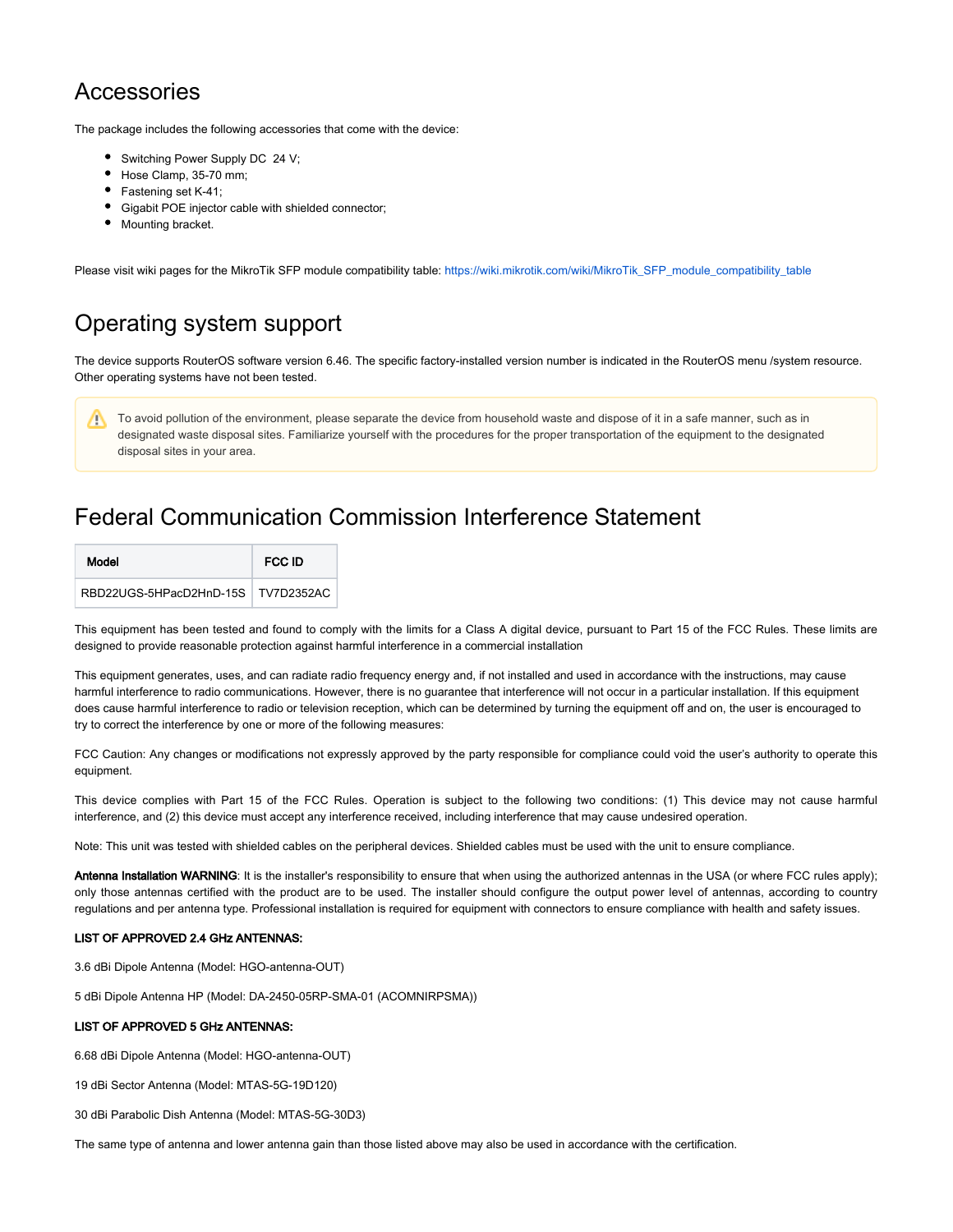#### IMPORTANT: Exposure to Radio Frequency Radiation.

This equipment complies with the FCC radiation exposure limits set forth for an uncontrolled environment. This equipment should be installed and operated with a minimum distance of 20 cm between the radiator and any part of your body.

### Innovation, Science and Economic Development Canada

| Model                                 | ЮC |
|---------------------------------------|----|
| RBD22UGS-5HPacD2HnD-15S 7442A-D2352AC |    |

This device contains license-exempt transmitter(s)/receiver(s) that comply with Innovation, Science, and Economic Development Canada's license-exempt RSS(s). Operation is subject to the following two conditions: (1) This device may not cause interference. (2) This device must accept any interference, including interference that may cause undesired operation of the device.

L'émetteur/récepteur exempt de licence contenu dans le présent appareil est conforme aux CNR d'Innovation, Sciences et Développement économique Canada applicables aux appareils radio exempts de licence. L'exploitation est autorisée aux deux conditions suivantes : 1) L'appareil ne doit pas produire de brouillage; 2) L'appareil doit accepter tout brouillage radioélectrique subi, même si le brouillage est susceptible d'en compromettre le fonctionnement.

This Class A digital apparatus complies with Canadian ICES-003.

Cet appareil numérique de la classe [A] est conforme à la norme NMB-003 du Canada.

#### CAN ICES-003 (A) / NMB-003 (A)

The device for operation in the band 5150–5250 MHz is only for indoor use to reduce the potential for harmful interference to co-channel mobile satellite systems.

Les dispositifs fonctionnant dans la bande de 5 150 à 5 250 MHz sont réservés uniquement pour une utilisation à l'intérieur afin de réduire les risques de brouillage préjudiciable aux systèmes de satellites mobiles utilisant les mêmes canaux

Antenna Installation WARNING: It is the installer's responsibility to ensure that when using the authorized antennas in Canada (or where IC rules apply); only those antennas certified with the product are to be used. The installer should configure the output power level of antennas, according to country regulations and per antenna type. Professional installation is required for equipment with connectors to ensure compliance with health and safety issues.

#### LIST OF APPROVED 2.4 GHz ANTENNAS:

3.6 dBi Dipole Antenna (Model: HGO-antenna-OUT)

5 dBi Dipole Antenna HP (Model: DA-2450-05RP-SMA-01(ACOMNIRPSMA))

#### LIST OF APPROVED 5 GHz ANTENNAS:

6.68 dBi Dipole Antenna (Model: HGO-antenna-OUT)

19 dBi Sector Antenna (Model: MTAS-5G-19D120)

30 dBi Parabolic Dish Antenna (Model: MTAS-5G-30D3)

The same type of antenna and lower antenna gain than those listed above may also be used in accordance to certification

#### IMPORTANT: Exposure to Radio Frequency Radiation.

This equipment complies with the IC radiation exposure limits set forth for an uncontrolled environment. This equipment should be installed and operated with a minimum distance of 20 cm between the radiator and any part of your body.

### UKCA Marking

UK CA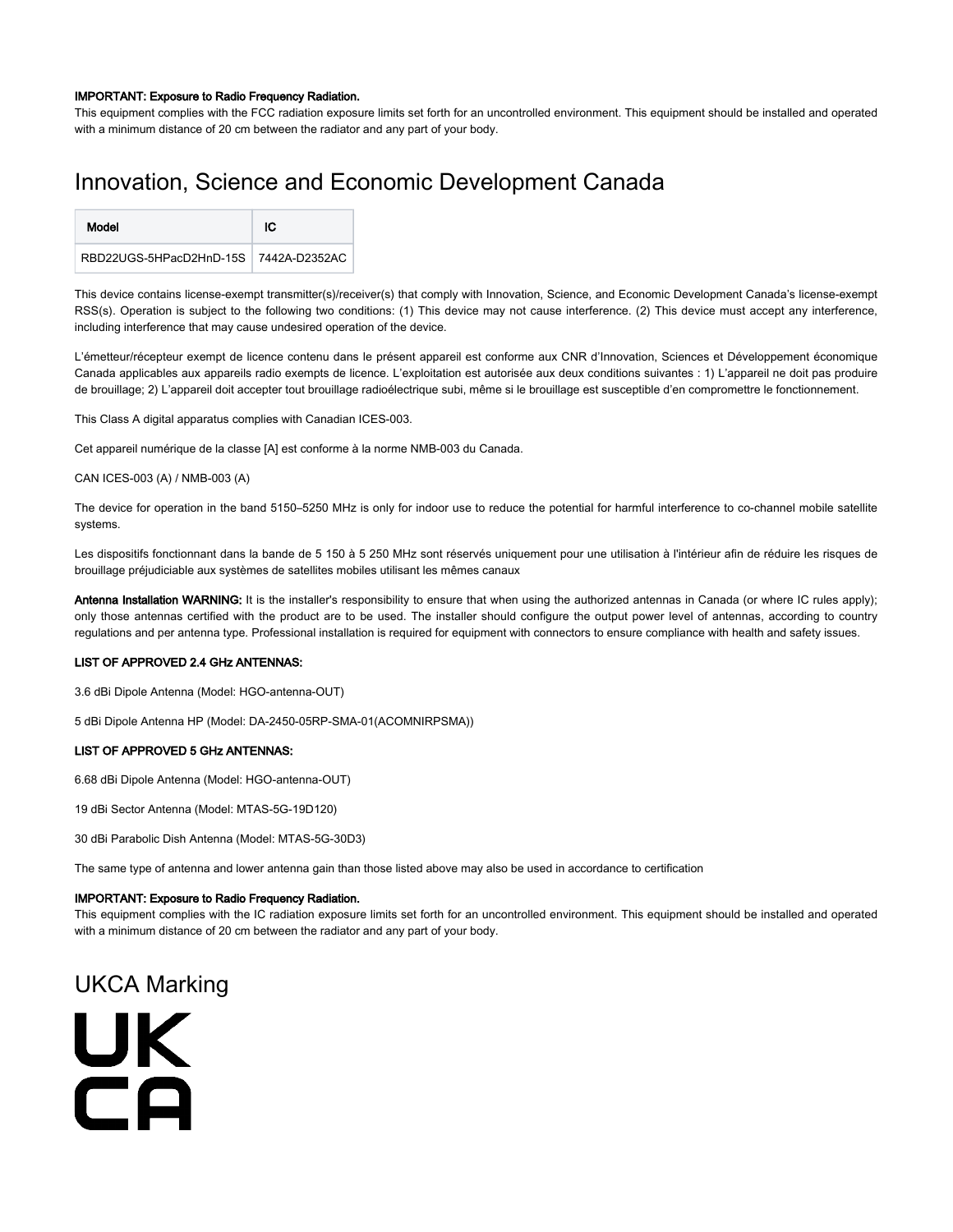### Eurasian Conformity Mark

| Частотный каналы                                       | Мощность передатчика |
|--------------------------------------------------------|----------------------|
| 2400-2483.5 МГц, 5150-5350 МГц, 5650-5850 МГц   ≤10 Вт |                      |

\*Доступные частотные каналы могут различаться в зависимости от модели продукта и сертификации.

Информация о дате изготовления устройства указана в конце серийного номера на его наклейке через дробь. Первая цифра означает номер года (последняя цифра года), две последующие означают номер недели.

Изготовитель: Mikrotikls SIA, Aizkraukles iela 23, Riga, LV-1006, Латвия, [support@mikrotik.com.](mailto:support@mikrotik.com) Сделано в Китае, Латвии или Литве. Cм. на упаковке.

Для получения подробных сведений о гарантийном обслуживании обратитесь к продавцу. Информация об импортерах продукции MikroTik в Российскую Федерацию:<https://mikrotik.com/buy/europe/russia>

Продукты MikroTik, которые поставляются в Евразийский таможенный союз, оцениваются с учетом соответствующих требований и помечены знаком EAC, как показано ниже:

FAL

### Norma Oficial Mexicana

Rango de frecuencia (potencia de salida máxima): 2400-2483.5 MHz (30 dBm), 5725-5850 MHz (30 dBm). Los canales de frecuencia disponibles pueden variar según el modelo y la certificación del producto.

EFICIENCIA ENERGETICA CUMPLE CON LA NOM-029-ENER-2017.

La operacion de este equipo esta sujeta a las siguientes dos condiciones:

Es posible que este equipo o dispositivo no cause interferencia perjudicial y. Este equipo debe aceptar cualquier interferencia, incluyendo la que pueda causar su operacion no deseada.

Fabricante: Mikrotikls SIA, Brivibas gatve 214i, Riga, LV-1039, Latvia.

País De Origen: Letonia; Lituania; China (Republica Popular); Estados Unidos De America; Mexico.

Por favor contacte a su distribuidor local para preguntas regionales específicas. La lista de importadores se puede encontrar en nuestra página de inicio – <https://mikrotik.com/buy/latinamerica/mexico>.

## The National Commission for the State Regulation of Communications and Informatization by Ukraine

Виробник: Mikrotikls SIA, Brivibas gatve 214i Рига, Латвія, LV1039.

Робоча частота (Максимальна вихідна потужність): 2400-2483.5 МГц (20 дБм), 5150-5250 МГц (23 дБм), 5250-5350 МГц (20 дБм), 5470-5725 МГц (27 дБм).

Справжнім Mikrotikls SIA заявляє, що маршрутизатор відповідає основним вимогам та іншим відповідним положенням директиви 2014 ∧ /53/EC, а також суттєвим вимогам Технічного регламенту радіообладнання, затвердженого постановою Кабінету Міністрів України від 24 травня 2017 року № 355.

Для експлуатації в Україні необхідно отримати дозвіл на експлуатацію у порядку, затвердженому рішенням НКРЗІ від 01.11.2012 № 559, зареєстрованому в Міністерстві юстиції України 03.01.2013 за № 57/22589.

### CE Declaration of Conformity

Manufacturer: Mikrotikls SIA, Brivibas gatve 214i Riga, Latvia, LV1039.